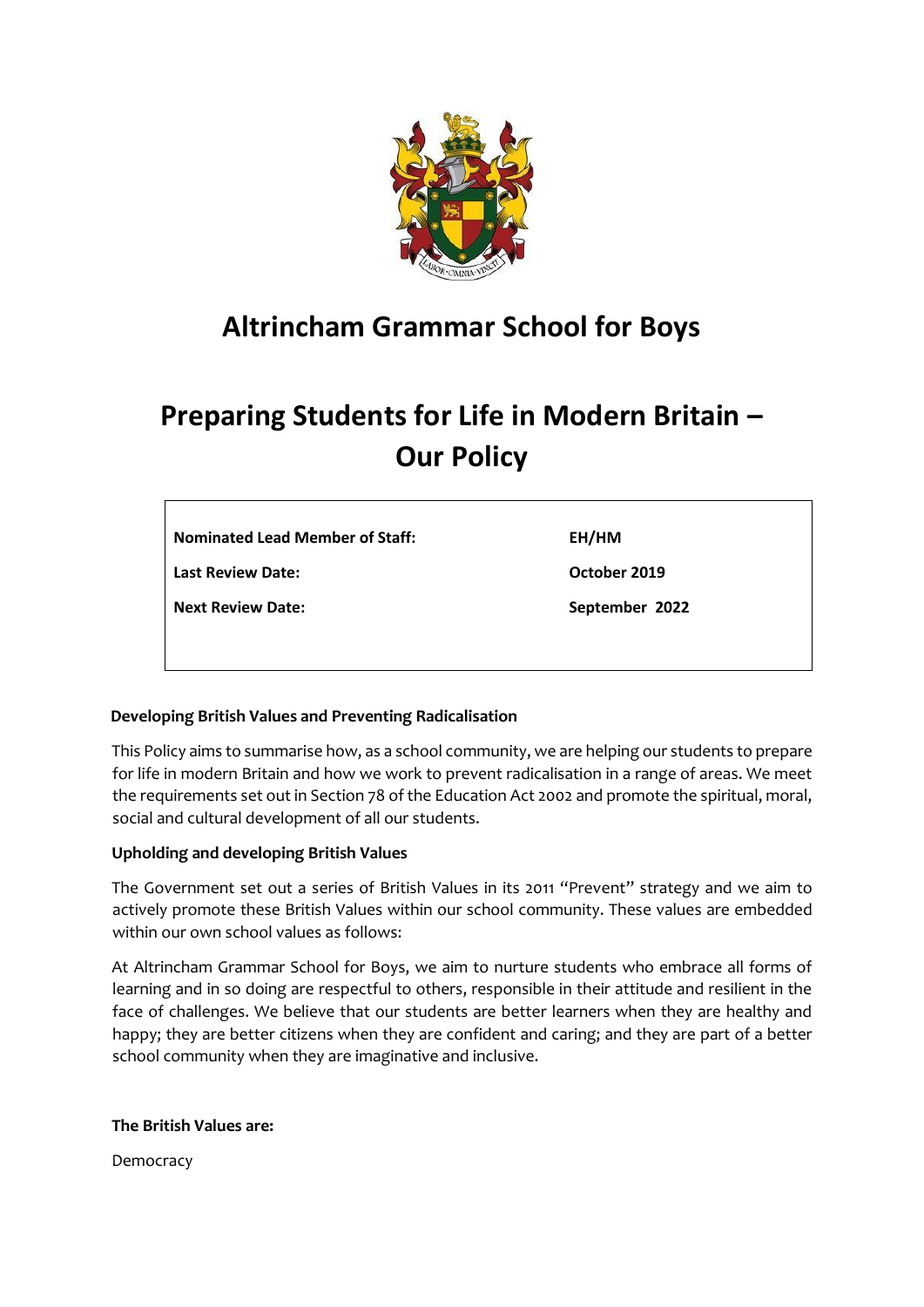The rule of law

Individual liberty

Mutual respect

Tolerance of those with different faiths and beliefs

### **(Source: DfE Press Release 23.06.14)**

#### **As a school we aim to develop and nurture these by:**

- Planning a vibrant, engaging Assembly programme with core ethical values and beliefs at its heart
- A well-structured Personal, Social, Health and Citizenship education programme which addressed all the requirement of the programmes of study (looking at Democracy, Freedom, the rule of law, Human Rights and responsibilities)
- A strong Religious Studies and Ethics programme at every Key Stage, including a wellrespected annual Ethics & Philosophy Conference at the Sixth Form centre. Our students are taught to understand that all citizens have the freedom to choose and hold faith and beliefs and that this right is protected in law.
- A strong Politics department at KS5, preparing students well to study this subject in Higher Education
- An effective and well managed School Council, enabling students to actively participate in and experience the power of the democratic process
- A broad and balanced curriculum which addresses many of these core values across a range of subject areas
- Having a clearly communicated and consistently applied Behaviour Policy so that students understand what is expected of them and the consequences of both meeting and failing to meet these expectations
- Having a rigorous commitment to student safety (for example: trips and visits policy and procedures, Safeguarding procedures and Health and Safety procedures.)
- Celebration of the diverse nature of our school community through menus, themed days/events, the Assembly programme, and the choice of texts/resources across the curriculum
- Celebrating achievement beyond the classroom (in areas such as The Arts and Sport.)

In addition, please see bullet points below relating to how we aim to eliminate the possibility of Radicalisation as many of these actions/steps also assist us in affirming and reinforcing core "British Values" of tolerance, respect and the rule of law. Citizens who feel respected, connected and valued within a community are far less likely to be at risk of radicalisation.

We have defined Radicalisation as, "a process by which an individual or group comes to adopt increasingly extreme political, social, or religious ideals and aspirations that (1) reject or undermine the status quo or (2) reject and/or undermine contemporary ideas and expressions of freedom of choice."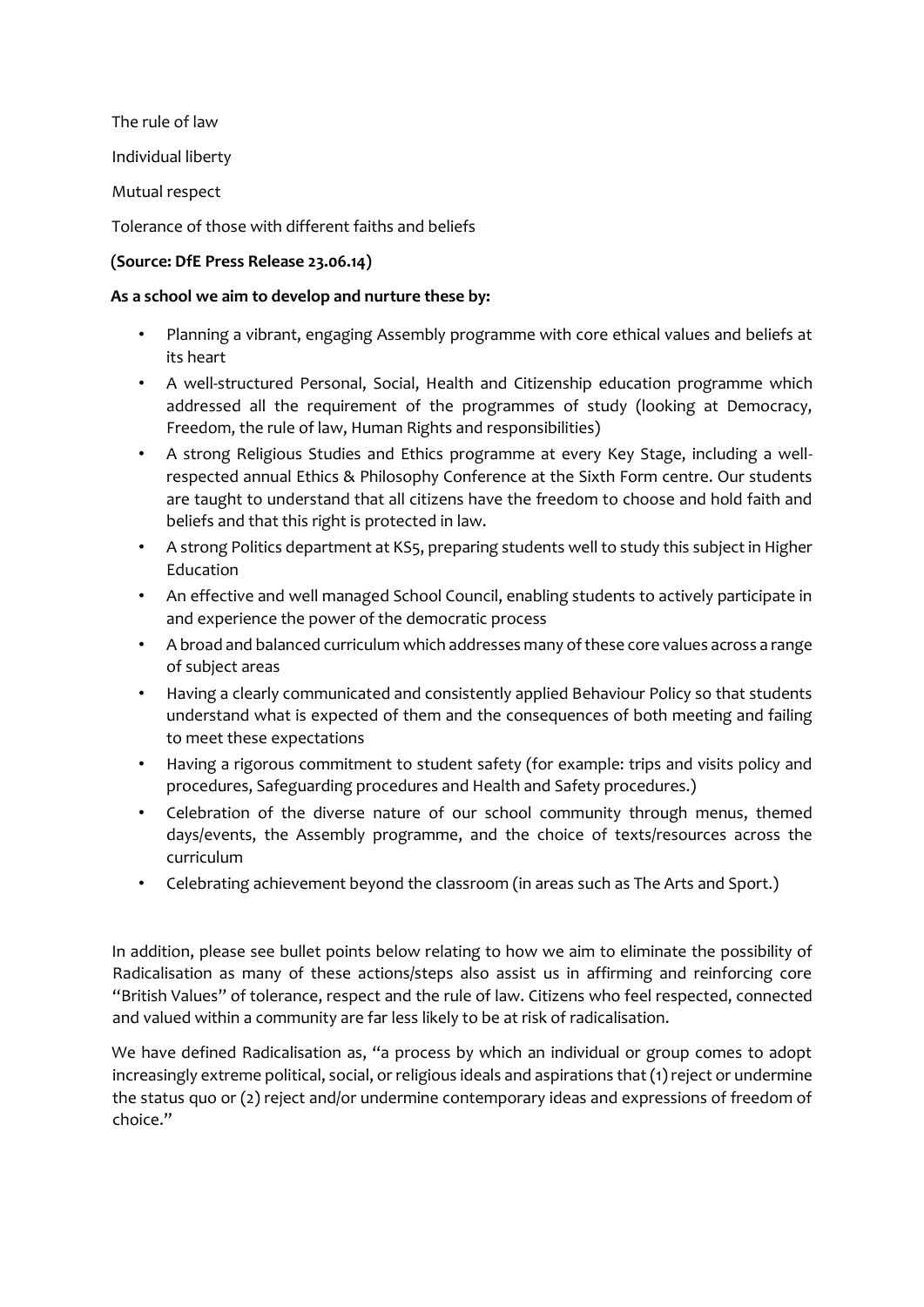We believe it is when someone feels marginalised or under-valued that there is a greater opportunity for such extremism to be fostered. We aim to prevent the radicalisation of our students/staff by:

- Celebrating diversity through our curricular content
- Providing menu options meet specific dietary requirements
- Providing opportunities/facilities for personal prayer and reflection during the school day
- Making provision for specific periods of religious observance (such as during the month of Ramadan)
- Providing an enriching and diverse Assembly programme with speakers from a range of religious traditions and belief systems
- Providing a Guidance (PHSE programme) that celebrates diversity, challenges stereotypes and addresses issues such as discrimination and prejudice in society as a whole
- Authorising absence appropriately for religious observance
- Ensuring that student rewards programmes offer rewards that are appropriate to those of all faiths and none
- Making provision for students who are in periods of religious observance (such as Ramadan) during school visits/residential stays
- Providing Work Experience placements at KS4 and 5 which offer all students the opportunity to explore career aspirations and raise expectations
- Ensure students learn about how citizens can positively influence decision-making through the democratic process
- Monitoring all job applications in our aim for diversity within our staffing
- Educate students about the protected characteristics detailed within the Equality Act 2010
- Respond rapidly, rigorously and appropriately to any reported incidents of a racist or discriminatory nature, adhering to Local Authority reporting protocols, as required
- Including teaching materials from the PREVENT programme into our PSHE programmes of study
- Liaising closely with the Police's Trafford PREVENT team where a young person's behaviour or expressed beliefs give us cause for concern
- Reinforcing the Teachers Standards (2012) through our Appraisal of teaching staff. Our teachers "uphold public trust in the profession and maintain high standards of ethics and behaviour, within and outside school."

In summary, our aim is to develop well rounded, educated and reflective students who can confidently move forward beyond school and find their place in the world. We want our students to:

Develop lively, enquiring minds capable of original thought and well-balanced critical argument.

Become confident, independent learners well-equipped for lifelong learning.

Derive enjoyment from their learning which should extend their intellectual capacity, develop their interest and stimulate their curiosity.

Embrace the many opportunities afforded by developments in information and communication technologies, whilst fully accepting the responsibilities that go with using them properly.